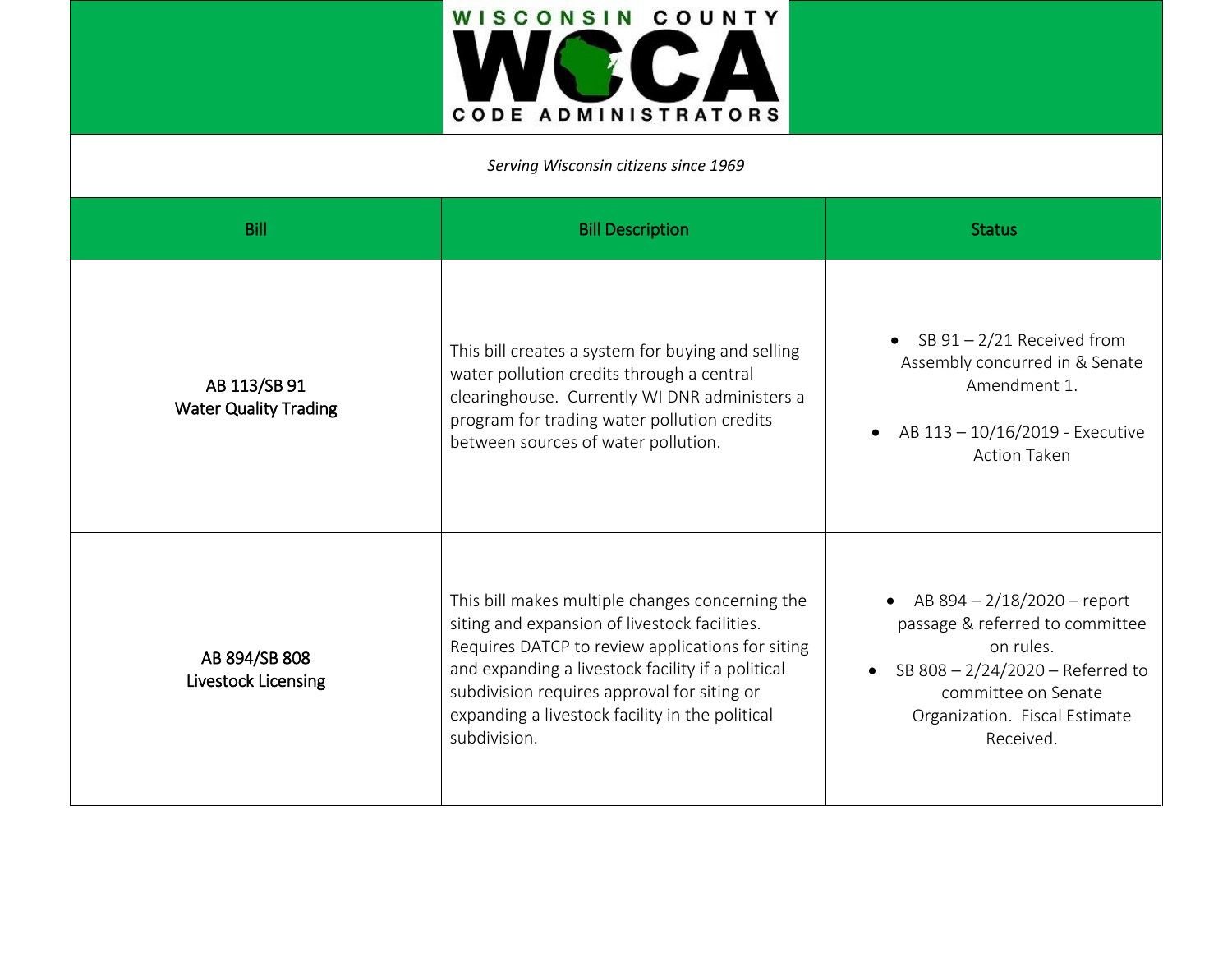| AB 277/SB 276<br><b>Transportation Projects &amp; Nonmetallic</b><br>Mining/Zoning | Relating to exemption from local zoning<br>ordinance for certain transportation project<br>aggregate and concrete production sites. These<br>bills add aggregate pits/sites and concrete batch<br>plants to the existing exemptions for DOT<br>related Projects.                                                                                                                                                                                                                                                                                                      | SB 276 - 6/19/2019 - Public<br>hearing held. Fiscal estimate<br>received.<br>AB 277 - 6/2019 - Fiscal estimate<br>received & Assembly Amendment<br>1 offered. |
|------------------------------------------------------------------------------------|-----------------------------------------------------------------------------------------------------------------------------------------------------------------------------------------------------------------------------------------------------------------------------------------------------------------------------------------------------------------------------------------------------------------------------------------------------------------------------------------------------------------------------------------------------------------------|---------------------------------------------------------------------------------------------------------------------------------------------------------------|
| AB 756<br><b>Metallic Mining</b>                                                   | This bill changes the laws under which the DNR<br>currently regulates mining so that the laws are<br>substantially the same as they existed before<br>enactment of 2013 Wisconsin Act1, 2013<br>Wisconsin Act 81, and 2017 Wisconsin Act 134.<br>Removal of bulk sampling (10,000 Tons)<br>Nonferrous Metallic - to be replaced<br>with metalliferous<br>Changes to 293.31 pre-application<br>notification.<br>AB 756 has not yet undergone detailed review<br>by staff. Full impact and ramifications resulting,<br>if passed as proposed, are unknown at this time. | AB 756 - 2/1/2020 Fiscal estimate<br>Received.<br>No Senate Bill as to date.                                                                                  |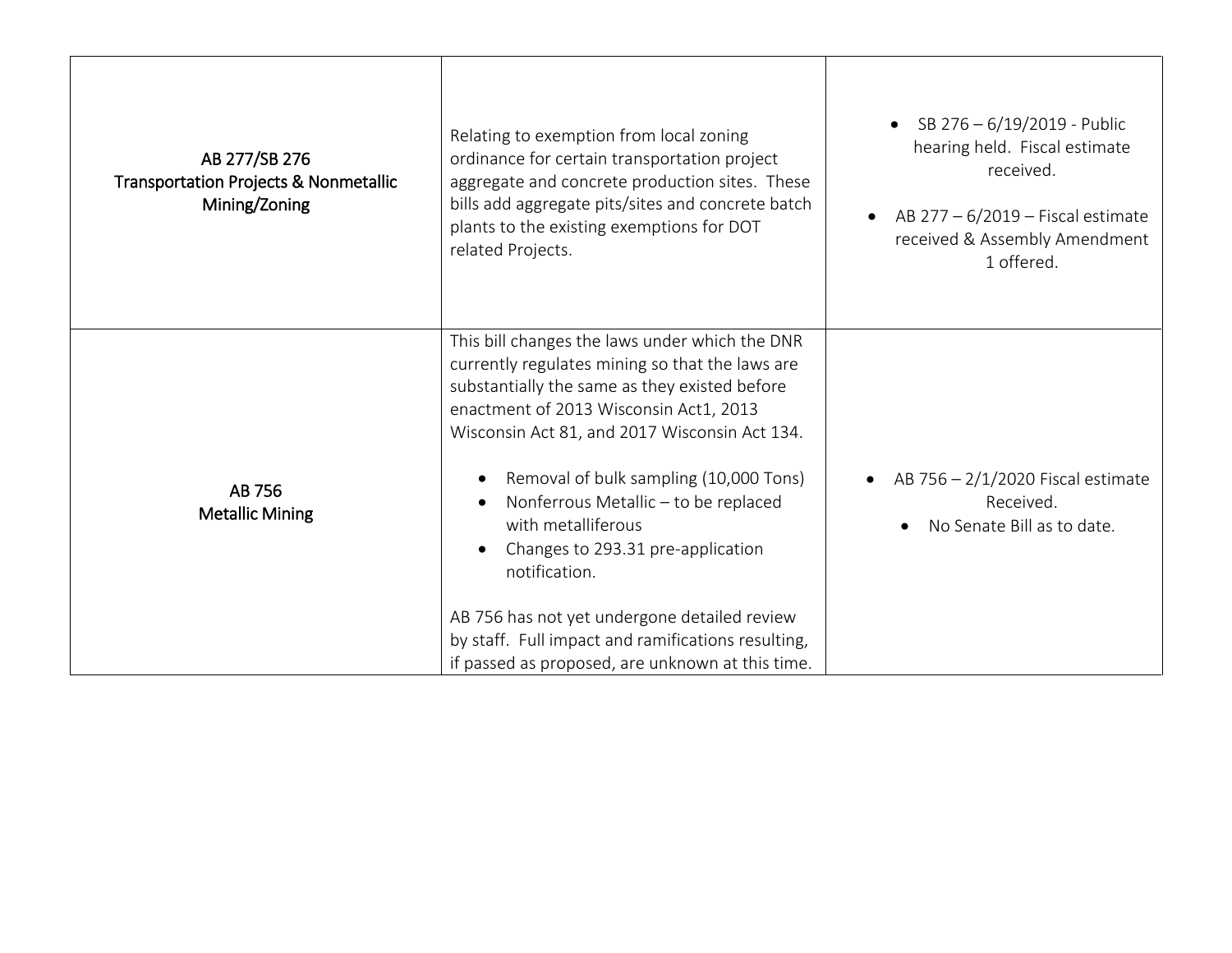| AB 551/SB 501<br><b>Riparian Rights</b>                | These bills provide that the owner of land<br>abutting a navigable waterway is presumed to<br>be a riparian landowner and is afforded all<br>riparian rights to place docks, etc. that any<br>riparian landowner would have regardless of<br>who owns the lake bed under the water unless<br>specifically prohibited by deed. | AB $551 - 2/21/2020$ = Referred to<br>$\bullet$<br>committee on Senate<br>Organization. Available for<br>scheduling.<br>SB 501-2/21/2020 - Report<br>adoption of Senate Substitute<br>Amendment 1. Report passage as<br>amended. Available for<br>scheduling. |
|--------------------------------------------------------|-------------------------------------------------------------------------------------------------------------------------------------------------------------------------------------------------------------------------------------------------------------------------------------------------------------------------------|---------------------------------------------------------------------------------------------------------------------------------------------------------------------------------------------------------------------------------------------------------------|
| AB 503/SB 485<br><b>Floating Treatment Wetlands</b>    | Relating to lake management grants and river<br>protection management grants for floating<br>treatment wetlands.                                                                                                                                                                                                              | AB 503 - 1/29/2020 - Report<br>passage, referred to committee on<br>rules.<br>SB 485 - 2/19/2020 - Received<br>from Assembly concurred in. 2/21<br>report correctly enrolled.                                                                                 |
| AB 721/SB 637<br>Nonconforming buildings in floodplain | Would modify State Statutes and subsequently<br>NR 116 (Floodplain Admin Code) to prohibit<br>municipalities from limiting modifications to a<br>non-conforming structure within the floodplain<br>once it has been brought into compliance with<br>Federal floodplain standards.                                             | AB 721 -2/20/2020 - Laid on the<br>table.<br>• SB $637 - 2/21/2020$ – Received<br>from Assembly concurred in. 2/25<br>report correctly enrolled.                                                                                                              |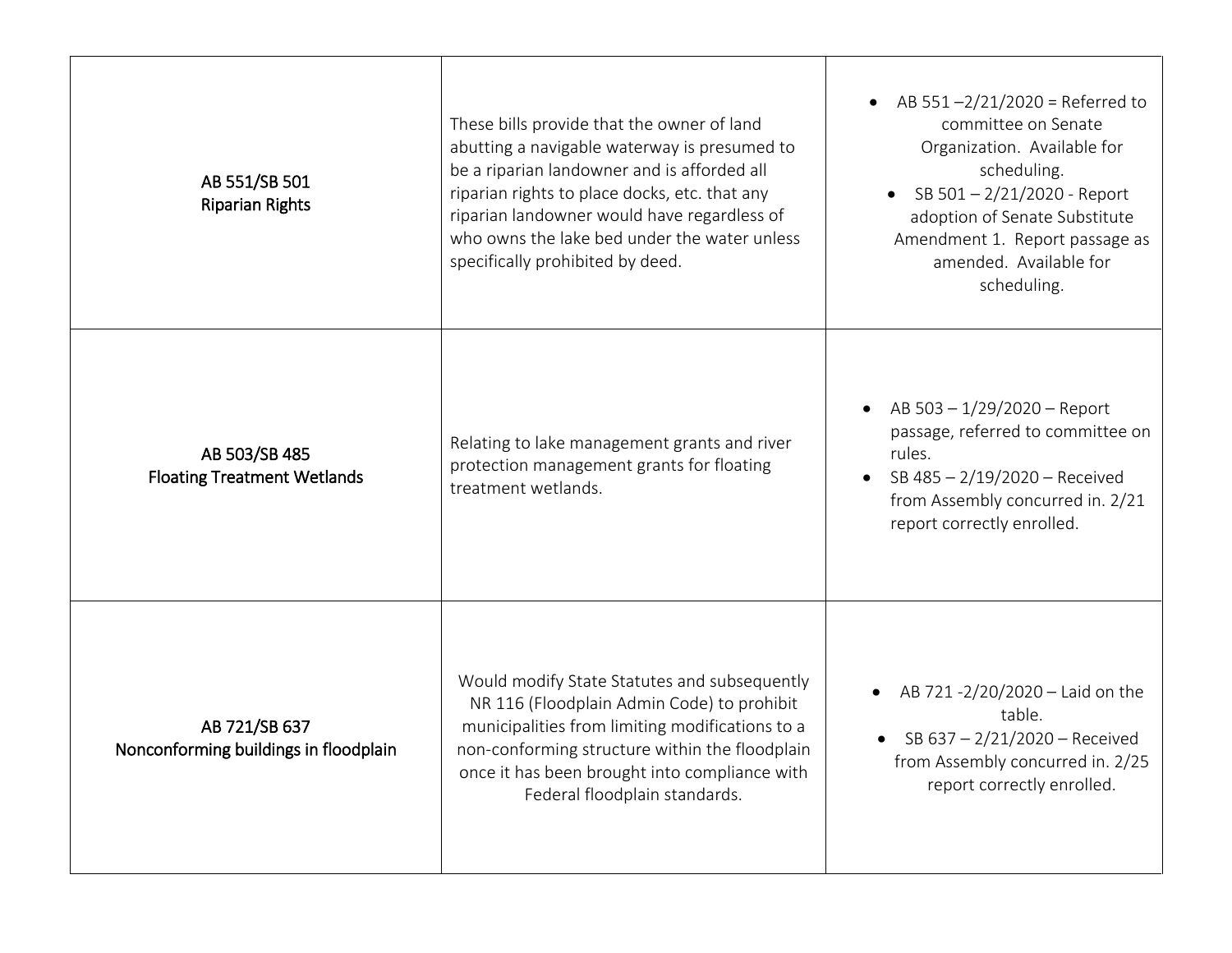| AB 637/SB 575<br><b>Farmland Preservation</b>        | Relating to farmland preservation<br>implementation grants, agreements, and tax<br>credits and making an appropriation.<br>This bill decreases the minimum required length<br>of a farmland preservation agreement between<br>the Department of Agriculture, Trade and<br>Consumer Protection (DATCP) and a farmland<br>owner to 10 years from 15 years.    | AB 637 - 2/4/2020 - Fiscal<br>$\bullet$<br>estimate received.<br>SB 575-2/13/2020 - report<br>passaged. Available for<br>scheduling.<br>Letter sent in support/favor of      |
|------------------------------------------------------|-------------------------------------------------------------------------------------------------------------------------------------------------------------------------------------------------------------------------------------------------------------------------------------------------------------------------------------------------------------|------------------------------------------------------------------------------------------------------------------------------------------------------------------------------|
| AB 736/SB 662<br>Shoreland and Partial County Zoning | This bill specifics that a county board may enact<br>a zoning ordinance that applies in all or part of a<br>town's territory, and may apply in all of the<br>territory of some towns, and in only part of the<br>territory of other towns. Such an ordinance,<br>however, is not effective in a town until the<br>ordinance is approved by that town board. | AB 736-2/20/2020 - Received<br>from Senate concurred in, report<br>correctly enrolled on 2-25-2020.<br>• SB $662 - 2/19/2020 -$ Laid on<br>table.                            |
| AB 791/SB 710<br><b>Wastewater Systems</b>           | This bill delays the elimination of the POWTS<br>grant program from June 30 <sup>th</sup> , 2021 to June 30,<br>2023.                                                                                                                                                                                                                                       | • AB $791 - 2/20/2020$ – Report<br>passage. available for scheduling.<br>SB 710 - 2/6/2020 - Report<br>passage. Available for scheduling.<br>Letter sent in support/favor of |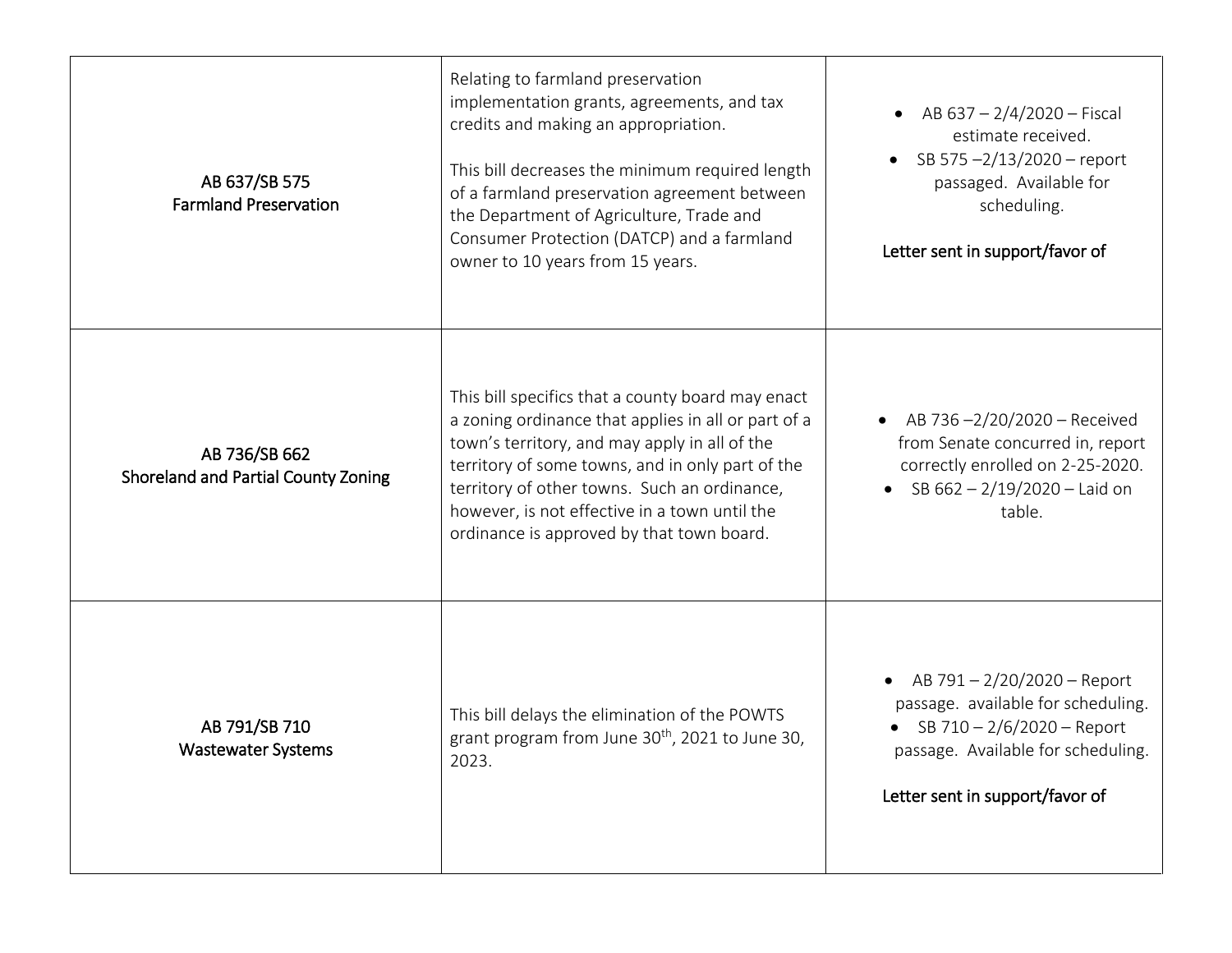| AB 598/SB 550<br>Condominium Law                                       | Relating to requirements related to<br>condominium documents and technical changes<br>to condominium law.<br>This bill makes various changes to condominium<br>law and clarifies requirements related to various<br>types of condominium documents. | AB 598 - 2/20/2020 - Report<br>passage, available for scheduling.<br>SB 550 - 2/10/2020 - Report<br>passage, available for scheduling. |
|------------------------------------------------------------------------|-----------------------------------------------------------------------------------------------------------------------------------------------------------------------------------------------------------------------------------------------------|----------------------------------------------------------------------------------------------------------------------------------------|
| AB 681/SB 641<br>Supermajority County Board vote                       | Generally under current law, ordinances enacted<br>by a county board require a majority vote of a<br>quorum. This bill requires a supermajority<br>county board vote (3/4's vote) to enact<br>ordinances that affect only towns.                    | AB 681-1/23/2020-Public<br>hearing held.<br>SB-641-1/29/2020-Public<br>hearing held.<br>Letter sent in opposition                      |
| Peripheral Impact & Personal Interests as they may appear $\mathcal O$ |                                                                                                                                                                                                                                                     |                                                                                                                                        |
| <b>Bill</b>                                                            | <b>Bill Description</b>                                                                                                                                                                                                                             | <b>Status</b>                                                                                                                          |